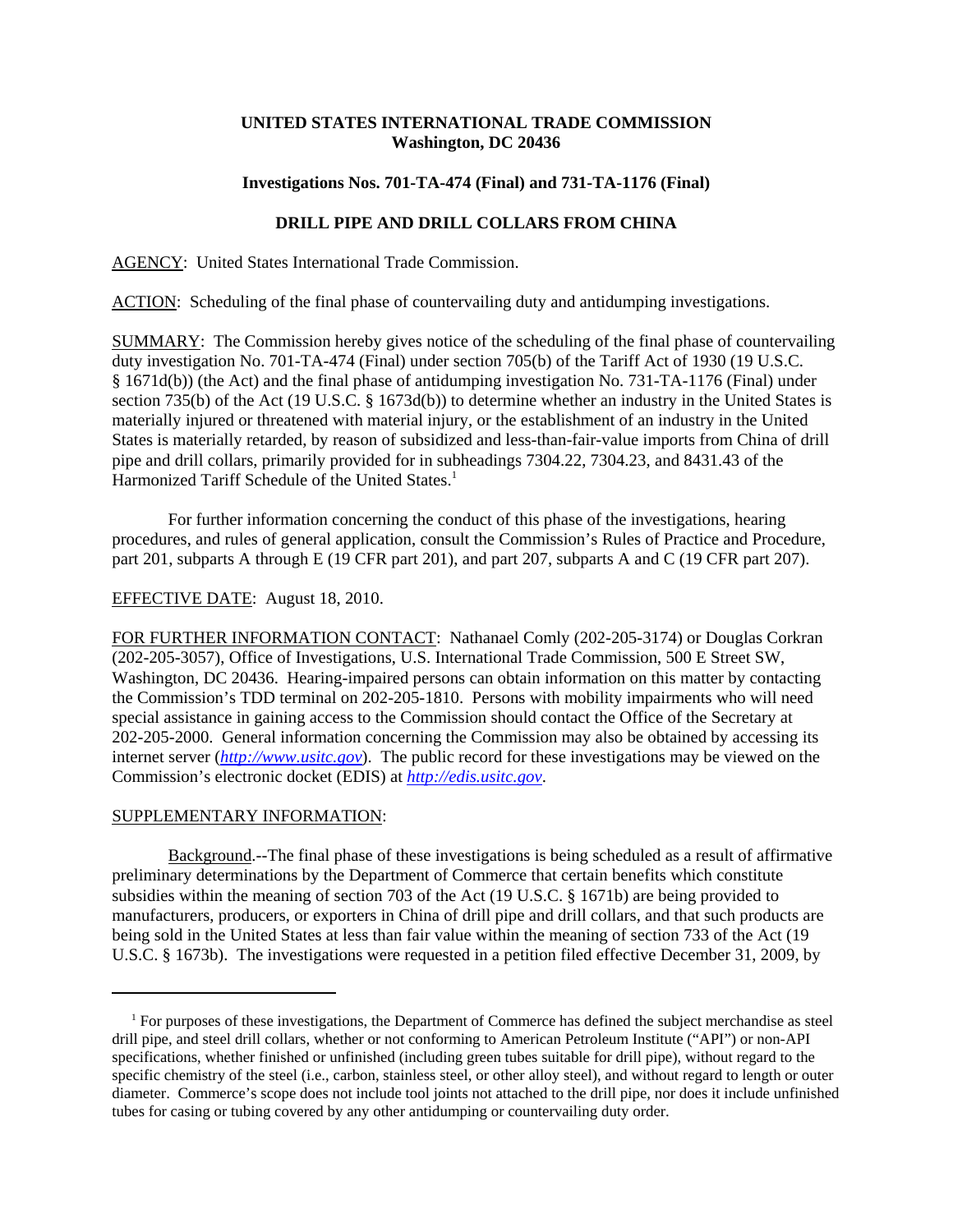VAM Drilling USA Inc., Houston, TX; Rotary Drilling Tools, Beasley, TX; Texas Steel Conversions, Inc., Houston, TX; TMK IPSCO, Downers Grove, IL; and the United Steel, Paper and Forestry, Rubber, Manufacturing, Energy, Allied Industrial and Service Workers International Union, AFL-CIO-CLC, Pittsburgh, PA.

Participation in the investigations and public service list.--Persons, including industrial users of the subject merchandise and, if the merchandise is sold at the retail level, representative consumer organizations, wishing to participate in the final phase of these investigations as parties must file an entry of appearance with the Secretary to the Commission, as provided in section 201.11 of the Commission's rules, no later than 21 days prior to the hearing date specified in this notice. A party that filed a notice of appearance during the preliminary phase of the investigations need not file an additional notice of appearance during this final phase. The Secretary will maintain a public service list containing the names and addresses of all persons, or their representatives, who are parties to the investigations.

Limited disclosure of business proprietary information (BPI) under an administrative protective order (APO) and BPI service list.--Pursuant to section 207.7(a) of the Commission's rules, the Secretary will make BPI gathered in the final phase of these investigations available to authorized applicants under the APO issued in the investigations, provided that the application is made no later than 21 days prior to the hearing date specified in this notice. Authorized applicants must represent interested parties, as defined by 19 U.S.C. § 1677(9), who are parties to the investigations. A party granted access to BPI in the preliminary phase of the investigations need not reapply for such access. A separate service list will be maintained by the Secretary for those parties authorized to receive BPI under the APO.

Staff report.--The prehearing staff report in the final phase of these investigations will be placed in the nonpublic record on December 8, 2010, and a public version will be issued thereafter, pursuant to section 207.22 of the Commission's rules.

Hearing.--The Commission will hold a hearing in connection with the final phase of these investigations beginning at 9:30 a.m. on January 5, 2011, at the U.S. International Trade Commission Building. Requests to appear at the hearing should be filed in writing with the Secretary to the Commission on or before December 21, 2010. A nonparty who has testimony that may aid the Commission's deliberations may request permission to present a short statement at the hearing. All parties and nonparties desiring to appear at the hearing and make oral presentations should attend a prehearing conference to be held at 9:30 a.m. on December 27, 2010, at the U.S. International Trade Commission Building. Oral testimony and written materials to be submitted at the public hearing are governed by sections 201.6(b)(2), 201.13(f), and 207.24 of the Commission's rules. Parties must submit any request to present a portion of their hearing testimony in camera no later than 7 business days prior to the date of the hearing.

Written submissions.--Each party who is an interested party shall submit a prehearing brief to the Commission. Prehearing briefs must conform with the provisions of section 207.23 of the Commission's rules; the deadline for filing is December 15, 2010. Parties may also file written testimony in connection with their presentation at the hearing, as provided in section 207.24 of the Commission's rules, and posthearing briefs, which must conform with the provisions of section 207.25 of the Commission's rules. The deadline for filing posthearing briefs is January 12, 2011; witness testimony must be filed no later than three days before the hearing. In addition, any person who has not entered an appearance as a party to the investigations may submit a written statement of information pertinent to the subject of the investigations, including statements of support or opposition to the petition, on or before January 11, 2011. On January 31, 2011, the Commission will make available to parties all information on which they